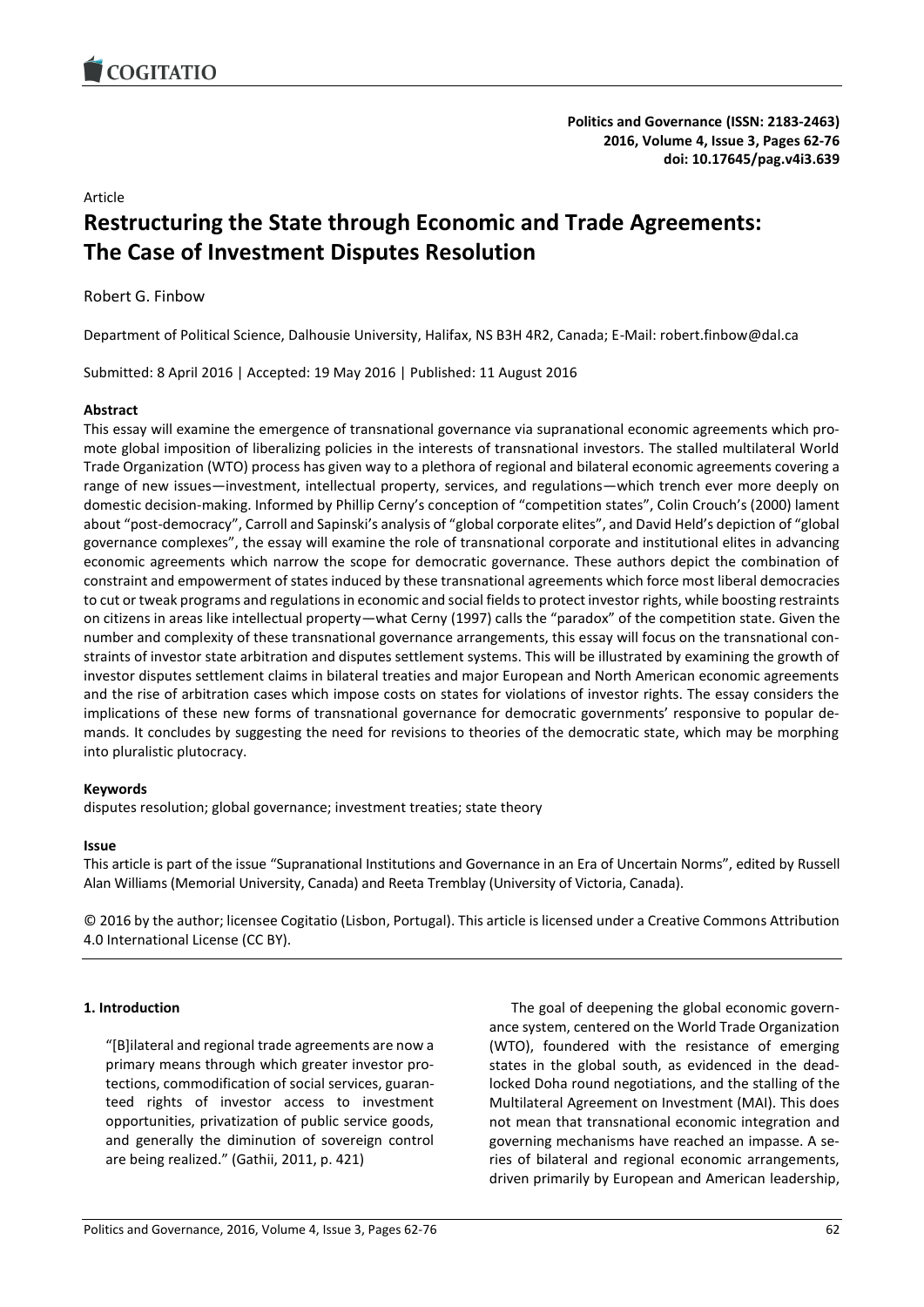have emerged instead, permitting deepening of integration and liberalization across a wide range of areas like services, regulation, investment and intellectual property rights. Tienhaara notes the dominance of legal scholars on matters relating to investment treaties and disputes resolution. While this is understandable given the legal complexities of these arrangements and the jurisprudence they reflect, she urges disciplines like political science to begin analysis of the implications for state sovereignty (Tienhaara, 2011). This analysis attempts to situate these developments in the literature on global governance and state theory to bring a political science perspective to bear.

This research will analyze the impact of bilateral, regional and transnational investment treaties on state power and assess the implications for the future character of democracy and transnational governance. Canada the United States and the European Union, among other countries, are entering an increasing array of such arrangements, including North American Free Trade Agreement (NAFTA), Canada–EU Economic and Trade Agreement (CETA), Trans-Atlantic Trade and Investment Partnership (TTIP) and Trans-Pacific Partnership (TPP). There are also many bilateral trade and investment agreements with developing states in Africa, Asia and Latin American including emerging powers like India and China. This essay will focus on the constraints embodied in these bilateral, regional and multilateral investment treaties which are creating a global governance complex which shifts enforcement of investment disputes to transnational institutions.

The analysis focuses on investor rights provisions, which may constrain what governments can do on threat of monetary or trade penalty, tilting public policy away from regulatory and spending initiatives which may be popular with voters but which impinge on investor freedoms and profits. Investor rights are increasingly enforced even against sub-national jurisdictions like provinces, states or cantons in other states as international law evolves to implement the growing web of bilateral and multi-lateral investor rights measures and make arbitrations enforceable through court actions in investor friendly countries. This essay will assess whether constraints on state power produced by investment disputes provisions limit democratic responsiveness to national majorities at the behest of investors and corporations. The focus will be on treaty-generated rules favorable to investors, enforced in arbitration and dispute settlement forums.

These bilateral and regional deals constitute an expression of transnational elite power which can be termed "pluralist plutocracy". While diversified by nationality and economic sector, elite and institutional collaborations are bound together by the overarching drive for protection and promotion of wealth. Taken together these numerous deals both constrain and empower the competition state in directions desired by transnational wealth. The forces driving the measures can be considered plutocratic in promoting the interests of wealth; but also pluralistic as they represent diverse transnational coalitions with diversifying ethno-national bases, including emerging states and sectoral concerns, with energy, natural resources, pharmaceuticals, finance being prominent examples. This is led by the interests which have promoted financialization of the global economy. Cerny, Menz and Soederberg (2005, pp. 19- 20) note that this is a loose coalition of transnational institutions, corporations, private lobbies, think tanks and "epistemic communities" whose actions have reduced the variations possible among "competition state" models in the contemporary global economy (Cerny et al., 2005). These powerful allies have a vested interest to promote liberalization including enhanced capital flows, investor rights, intellectual property protections and deregulation with teeth through disputes settlement arrangements. The result could be a weakening of democratic accountability, with states bound to transnational agreements which constrain their actions, while requiring greater restrictions on citizens in the paradox that is pluralist plutocracy.

#### **2. Globalization and the State**

There is a substantial debate over the implications of globalization for state sovereignty and democratic governance. Authors divide on the amount of sovereignty left to states and the degree of constraints faced by the "competition state". Held observes the impact of globalization on democratic states, notably the "unbundling of sovereignty" and the "end of exclusive state control of territory and population"; he notes the emergence of a "global governing complex", a multiplicity of agents involved in governance in globalized system, featuring a "plurality of actors, a variety of political processes, and diverse levels of coordination and operation" (Held, 2004, p. 5). Some of these are institutionalized in transnational agreements "embodying various levels of legalization, types of instruments utilized and responsiveness to stakeholders"; others are evolving via transnational connections between "public agencies like central banks", which develop "links with similar agencies in other countries and thus forming transgovernmental networks for the management of various global issues" (Held, 2010, p. 34).

Outside these formal institutional frameworks are informal cross national interactions. Most notable are those among "diverse business actors—i.e. firms, their associations and organizations such as international chambers of commerce—establishing their own transnational regulatory mechanisms to manage issues of concern". But these are countered to a degree by "nongovernmental organizations (NGOs) and transnational advocacy networks—i.e. leading actors in global civil society—playing a role in global governance at various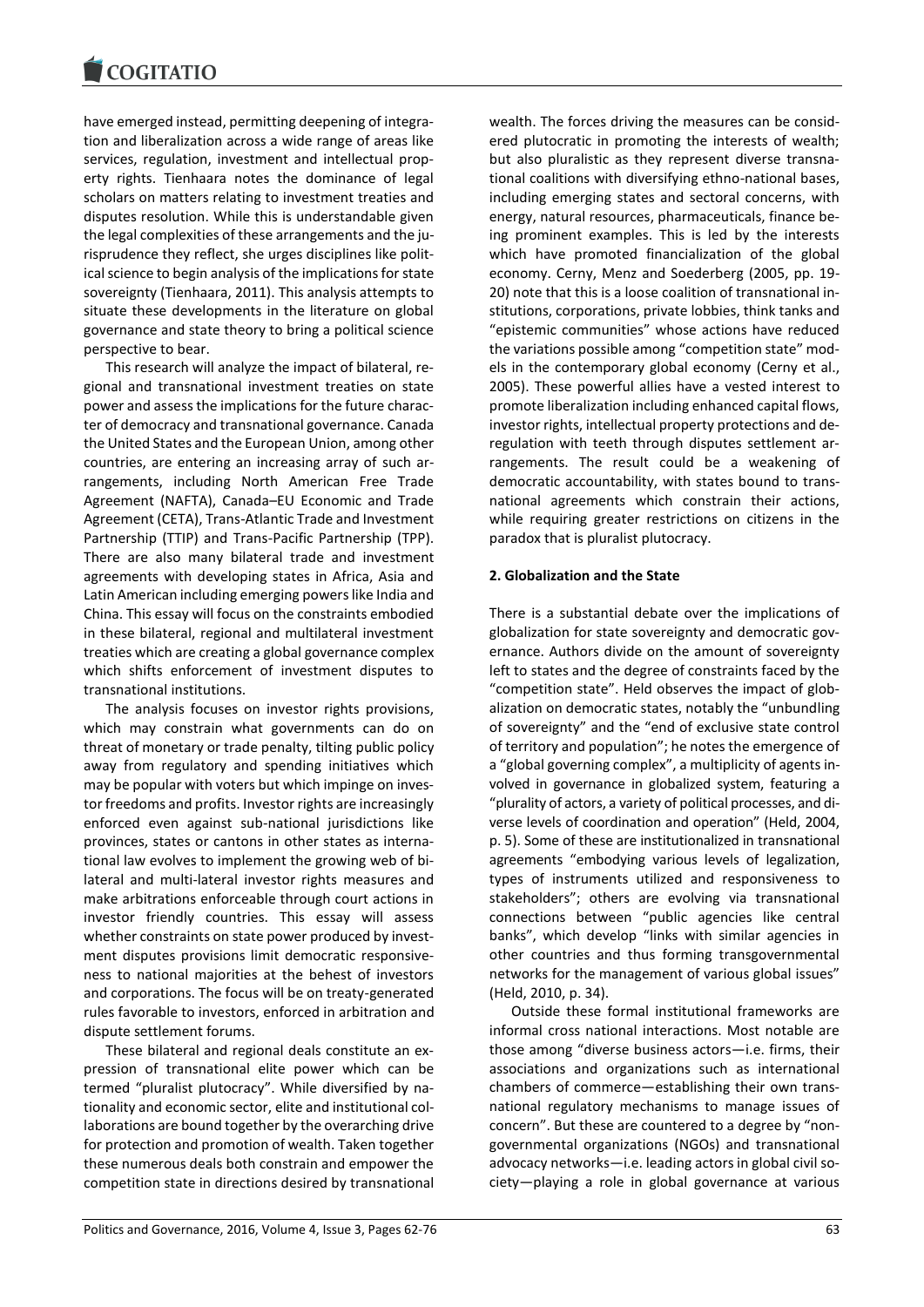stages of the global public policy-making process" (Held, 2010, p. 34). A balance of power is not evident, however, given the greater structural resources of the interconnected corporate world which is increasingly able to evade national regulations and to act singly and in combination to shape the power of the state and determine its limits. The acceleration of economic interconnectedness driven by interests of wealth and profit remain paramount. Institutional connections and shared interests link investors and corporate entities across borders as never before.

Analysts document the growing diversification of corporate managerial sectors, still centered around American leadership but with growing interlocking connections with European states and core emerging states in the South. Their policy advocacy organizations take two key forms, "global policy groups and transnational business councils" which provide "the transnational capitalist class and its organic intellectuals strategic resources in the struggle to protect what was won in the last three decades: investor rights, trade freedoms, low corporate taxation and other key elements of neoliberal globalization" (Carroll & Sapinski, 2010, p. 532). There is also considerable evidence of transnational interaction among elites from core universities and in key financial and business sectors across nations (Hall, 2011). These networks have played a major role in expanding beyond the free trade ambitions of the GATT and WTO towards broader conceptions of investor freedom and deregulation to open capital across international borders (Carroll & Sapinski. 2010, p. 511).

As new tools for interaction and especially technologies for transfers of wealth and interests allows such actors, a transnational pluralistic plutocracy, to avoid state regulations or alter them to suit their preferences, these actors are in a strong position to press states to adopt permanent limitations on sovereignty or reorientation in state policies on investment, intellectual property, regulation etc. to promote their unfettered interests in global liberalization and capital mobility. These are the organizations driving integration and liberalization in a multi-faceted fashion across trade, intellectual property, regulation and investment. In the investment field, these groups reveal themselves at consultations in the US, Canada and the EU on investor-state provisions which attracted numerous corporate, business association and think tank commentaries, balanced by civil society and union input. They are also evident in core instructions like Organization for Economic Cooperation and Development (OECD), United Nations Conference on Trade and Development (UNCTAD) and World Bank which extensively study investment arbitration and publish research underlying the system's evolution. Less visibly these can be seen in the legal arbitration sector whose members may act as prominent promoters of the system (Olivet & Eberhardt, 2012).

# **3. Emergence of Investor–State Dispute Settlement (ISDS)**

One of the signature accomplishments of this transnational network has been the creation of a transnational regime for investment, which since the late 1960s has been reinforced by investor-state disputes resolution institutions. After World War II, the negotiation of the General Agreement on Tariffs and Trade (GATT) was meant to be accompanied by a parallel investment agreement, but this was blocked in the US Congress as too ambitious and restrictive (Åslund, 2013). The emergence of the bilateral investment treaty (BIT) regime was initially slow, with the first concluded between Germany in Pakistan in 1959. Some 70 more were inked in the 1960s and 93 in the 1970s. Investment exporters like the US and European states negotiated investment arrangements with developing countries, to counter Cold War threats of expropriation and nationalization by Soviet-linked regimes. These agreements extended national and most favoured nation treatment to investors, giving them freer access to investment opportunities. They also limited expropriations to those essential for public well-being, required fair and prompt compensation, and protected investors against exchange controls and limits on repatriation of profits. These agreements also innovated in including a "dispute resolution provision consenting to the jurisdiction of the International Court of Justice over disputes involving the interpretation or application of the agreement", although investors had first to work through domestic legal remedies before availing themselves of this process (Vandevelde, 2005, p. 165).

Vandevelde notes that investment treaties were unbalanced measures, usually between developed and developing states; the latter, capital importing states assumed most of the obligations to ensure protection for investors. These included bans on capital controls, local hiring or purchasing preferences and other performance requirements. They also provided for compensation for direct seizures or indirect expropriation if regulations diminished or removed the value of investments. These investor state agreements (ISAs) replaced a previous ad hoc system whereby investors had to get their home governments to seek remedies from a foreign country where they had holdings, through diplomatic or occasionally military means. In this "colonial" approach (Vandevelde, 2005), countries like the US might resort to gunboat diplomacy (as happened frequently in Latin American and Caribbean states) when host countries refused to compensate investors for expropriation or losses induced by government action, or afford them legal protections and due process.

The inclusion of binding arbitration implemented after 1965 by the World Bank's International Center for the Settlement of Investment Disputes (ICSID) estab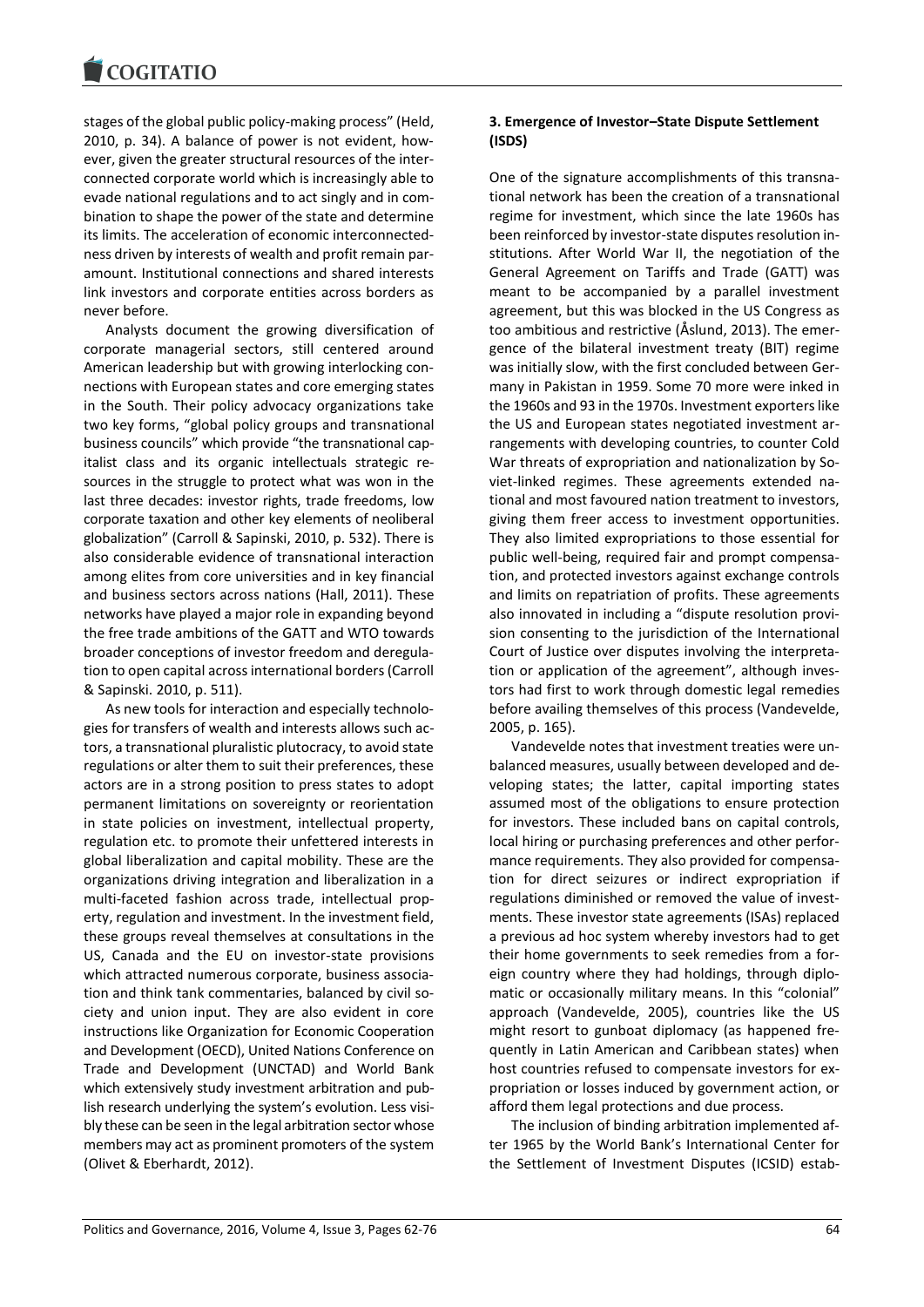lished the framework for private party initiated arbitrations which remains in place today. The system of investor state provisions enabled investors to make claims against signatory states regularizing the system and rendering it independent of diplomatic relations between countries. This created a set of rights for investors who could work through arbitration under international law to secure compensation, without requiring diplomatic or military interventions by their host countries (Vandevelde, 2005, p. 175).

The most ambitious plan for global governance in this sector was the proposed Multilateral Agreement on Investment (MAI) which was a proposed international investment agreement as a companion to the GATT– WTO system. Efforts to add investment protections to the WTO system, like previous efforts through GATT, foundered on differences between developed states keen to secure investor protections and developing countries seeking to promote domestic policy goals, so negotiations were transferred to the OECD of developed states. Its proponents portrayed it as an effort by states to limit sovereignty in the interest of enhanced economic well-being, arguing that liberalized investment would create long-run positive sum growth in the global economic space. It would protect investors from arbitrary and unreasonable actions by governments and enhance the rule of law where required. Critics responded that the MAI would empower "foreign investors to challenge the law-making authority of nation states and subnational governments" by creating "an international forum with the power to award monetary damages against the offending government". The deal was portrayed as a virtual "coup d'etat" which would impose "corporate rule" via an "economic constitution" which would transfer power to investors at the expense of governments (Stumberg, 1998, p. 493). Critics noted the potential constraints of the penalties, "shifting power in

the legislative process through the economic leverage of investor remedies" (Stumberg, 1998, p. 495). Supporters countered that arbitration procedures were increasingly common across economic and other policy fields and ruled by courts to be constitutionally acceptable. The MAI negotiations were permanently paused in late 1998, reflecting divisions among proponents as well as a successful civil society campaign to block this "antidemocratic" initiative.

In the wake of the MAI setback, similar measures have been included in bilateral economic agreements between states, to allow the investors of a capital exporter to protect their investments in a situation of legal and political uncertainty. Contemporary investment treaties typically include a few core elements including standards such as "fair and equitable treatment" alongside "National treatment or Most-Favoured Nation" (Peterson, 2004, p. 3). They include guarantees against expropriation or nationalizations without compensation, freedom for capital movement, and increasingly a form of dispute-settlement process (either state-tostate or investor-to-state). Most of these agreements have been bilateral, but such provisions have also been included in multilateral economic agreements, including the major regional trade agreements involving European and North American States.

Vandevelde refers to the 1980–2000 period as a "global era" for ISDS after the end of the Cold War, when the "end of history" presumption of liberal capitalist uniformity meant developing and transitional socialist states accepted investment liberalization on American and European terms(UNCTAD, 2000). The pace of negotiation and adoption of ISDS provisions increased over time, peaking around the turn of the millennium, (Figure 1) though reducing in frequency more recently.



**Figure 1.** Number of new BITs per year. Source: UNCTAD (2006)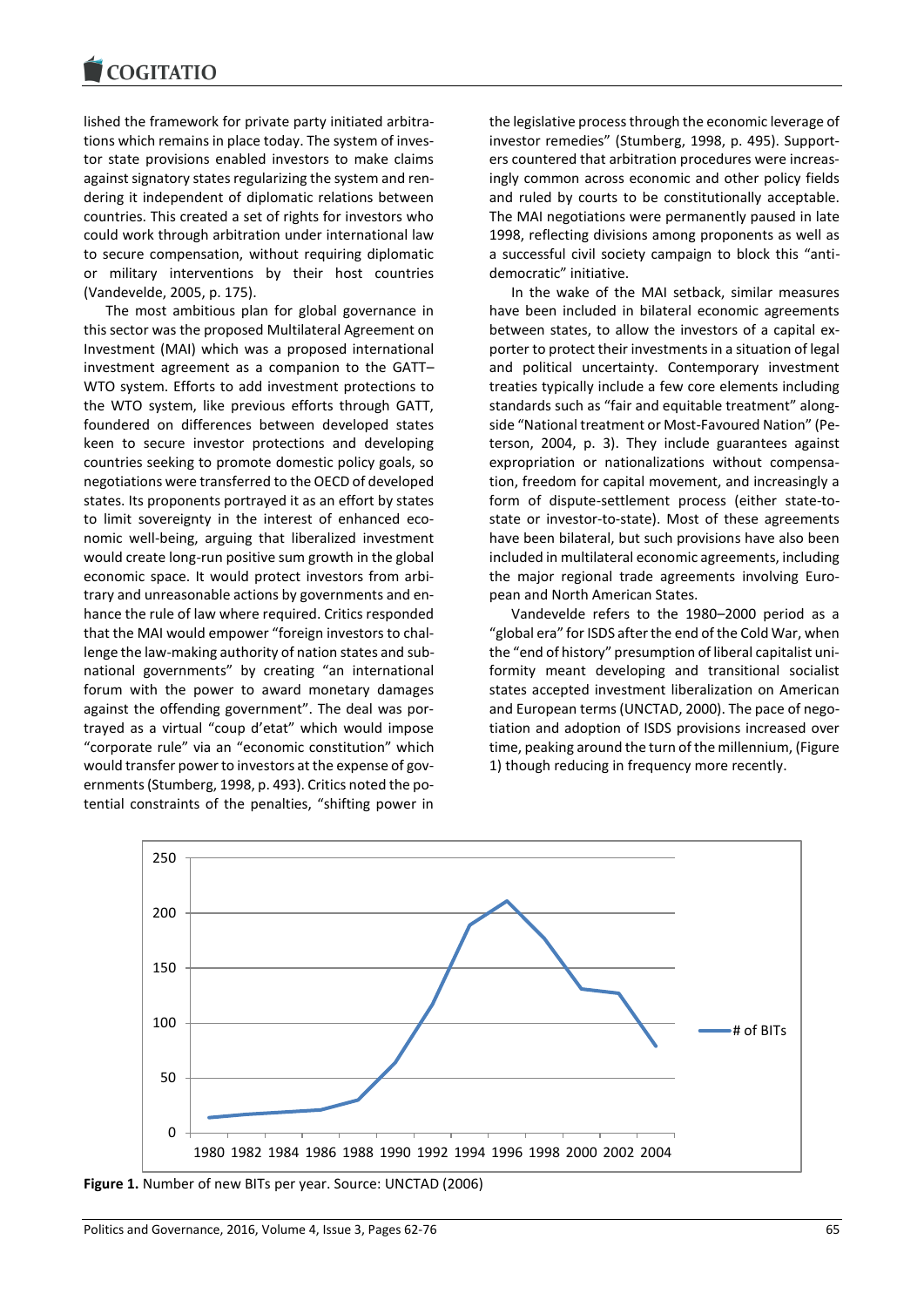Gordon and Pohl (2015, p. 36) note that as the pace of bilateral investment treaties slacked off, replacement agreements became more prominent. But the overall number of BITs (also accompanied by other forms of investment agreements including multinational regional deals like NAFTA and TPP) brought the total number to 2500 by 2005 (Figure 2). While the pace has slowed somewhat, there are currently around 3300 agreements (UNCTAD, 2015).

Investor state disputes resolution (ISDS) mechanisms create processes whereby states can be directly challenged by actual or potential investors over loss of real or anticipated profits. In most of these systems, ad hoc tribunals drawn from a set of legal professionals determine if a state has breached investment obligations; they can decide on damages, and impose costs and penalties with limited possibility for review and limited transparency or release of justification for decisions. The pacts can be used to impose settlements, which domestic courts may have to enforce; but in the absence of compliance by a respondent state, international law may be used under the New York or Washington Conventions on arbitration settlements to enforce judgements in an investor-friendly jurisdiction.

Kaushal argues that "Foreign direct investment ('FDI') and bilateral investment treaties ('BITs') have become key building blocks of the international legal and economic architecture….This network of BITs has engendered a regime of investment treaty arbitration complete with dedicated international institutions" with, "common procedural rules, substantive obligations, a rotating group of arbitrators, a specialized cadre of lawyers, and a growing body of decisions" (Kaushal, 2009, pp. 491-492). Bilateral and regional investment agreements made up for the lack of enforceable investor rights in the WTO, permitting direct claims against states. Investment treaties "increasingly offer foreign investors an opportunity directly to challenge breaches of WTO law and to seek relief in the form of cessation of the WTO-inconsistent measure and, when the measure can be shown to have proximately caused them injury, damages" (Verhoosel, 2003).

# **4. Investor Disputes Settlement Systems as a Contested Global Governance Complex**

Initially only a trickle of investment disputes went to arbitration processes, mostly targeted at developing states with uncertain legal protection for investors. Disputes resolution cases have increased dramatically over the last 30 years. Investor state disputes mechanisms have grown ever prevalent and are becoming a more routine means for transnational enforcement of liberalized investment rules. Many of these are conducted under the World Bank's International Centre for Settlement of Investment Disputes (ICSID) system which uses ad hoc arbitrators chosen by the parties rather than permanent professional adjudicators. Other investment treaties rely on bilateral or regional arrangements specific to the BIT in question.

The United Nations Commission on International Trade Law (UNCITRAL) sets general rules for disputes settlement which may be addressed through the ICSID institutions or the Permanent Court of Arbitration (PCA) in The Hague. Other investment treaties may permit parties to make claims via commercial arbitration centers like the Arbitration Institute of the Stockholm Chamber of Commerce (SCC), London Court of International Arbitration, or the International Chamber of Commerce's Court of International Arbitration in Paris. But as shown in Table 1, a substantial majority of the known cases take place under the World Bank ICSID umbrella.



**Figure 2.** Total number of BITs in force. Source: UNCTAD (2006, 2015).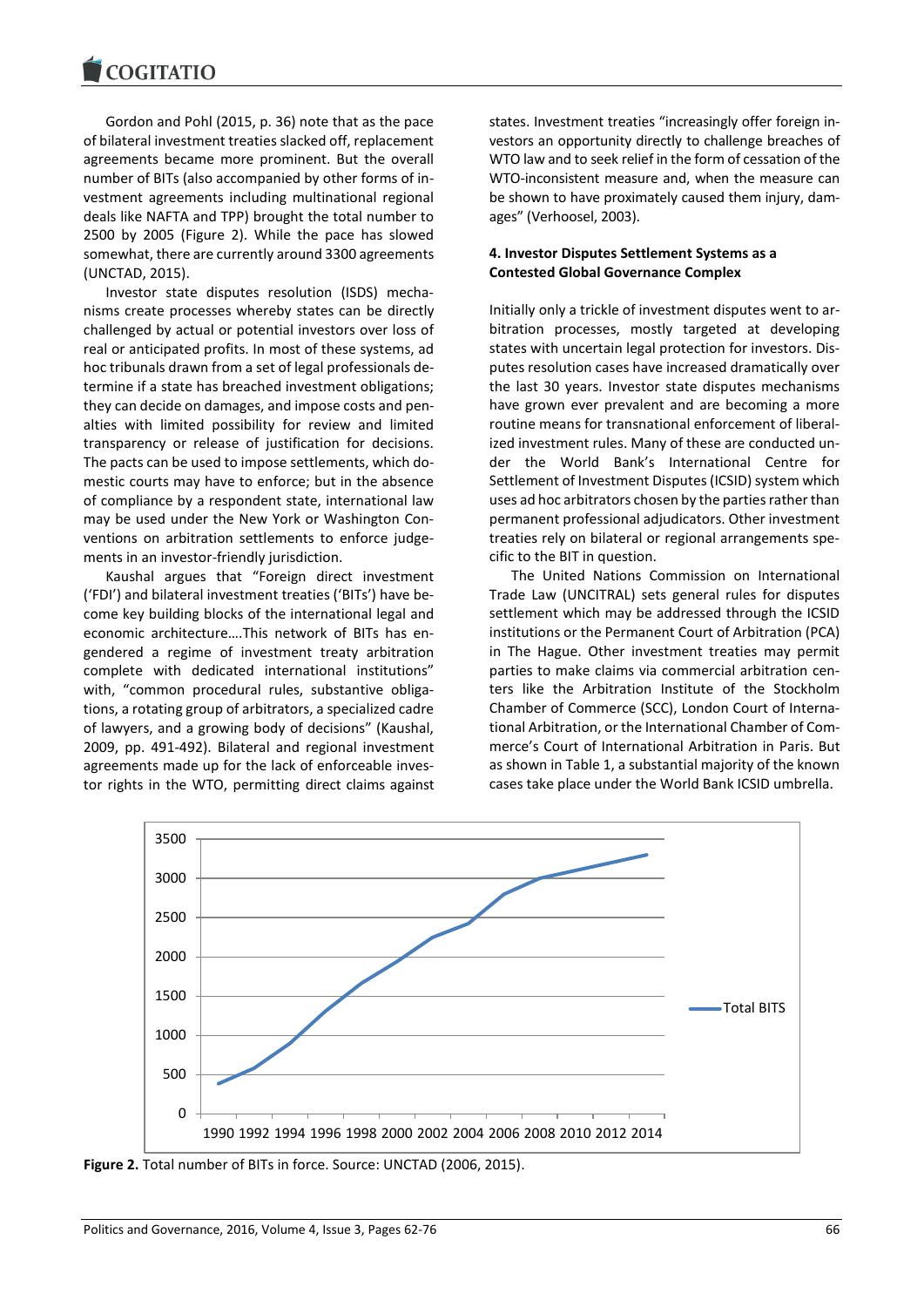| Table 1. Major administering investment arbitration institutions. Source: http://investmentpolicyhub.unctad.org/ISDS/ |  |  |
|-----------------------------------------------------------------------------------------------------------------------|--|--|
| FilterByRulesAndInstitution                                                                                           |  |  |

| Acronym       | <b>Institution</b>                                             | # of Cases |  |  |
|---------------|----------------------------------------------------------------|------------|--|--|
| <b>CRCICA</b> | Cairo Regional Center for International Commercial Arbitration |            |  |  |
| ICC.          | International Chamber of Commerce                              | 4          |  |  |
| <b>ICSID</b>  | International Centre for Settlement of Investment Disputes     | 451        |  |  |
| <b>LCIA</b>   | London Court of International Arbitration                      |            |  |  |
| <b>MCCI</b>   | Moscow Chamber of Commerce and Industry                        |            |  |  |
| <b>PCA</b>    | <b>Permanent Court of Arbitration</b>                          | 83         |  |  |
| <b>SCC</b>    | Stockholm Chamber of Commerce                                  | 35         |  |  |
|               |                                                                |            |  |  |



**Figure 3.** Number of claims by respondent state. Source: UNCTAD (2015).



**Figure 4.** Number of claims by home state. Source: UNCTAD (2015).

Initiation of cases and issuance of decisions have escalated substantially. As Figure 3 shows, these mostly target developing and post-Soviet states. Increasingly these cases have targeted developed states, especially Canada, with more questions raised about the necessity given enforceable investment protections and dependable rule of law in most post-industrial states.

But as shown in Figure 4 the states making most use of these provisions remain developed Western European and North American states targeting developing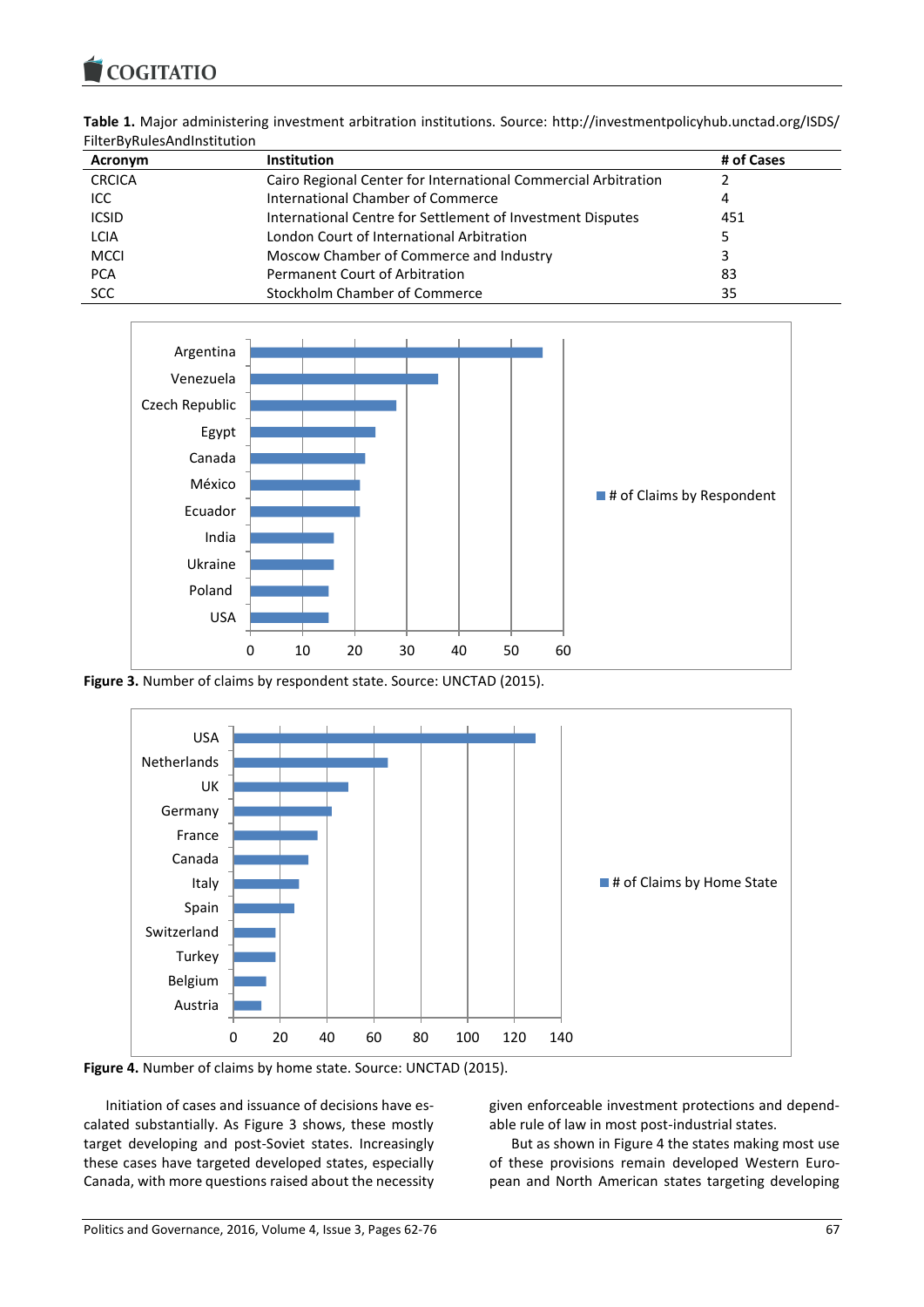states. And authorities in the developed world acknowledge that the system works mostly on their behalf, with few worries about challenges from the developing world. The USTR notes for instance, "Because of the safeguards in US agreements and because of the high standards of our legal system, foreign investors rarely pursue arbitration against the United States and have never been successful when they have done so" (USTR, 2015).

The evolution of jurisprudence on enforcement of international arbitration awards under the New York and Washington conventions could prevent states from ducking their obligations and avoiding claims for compensation. They can also expose sub-national units like states or provinces to court sanction and even expropriation of property internationally if they did not enforce ISDS or declined to pay penalties appropriately. Evolving jurisprudence in the US and other jurisdictions may permit claimants aggrieved at national or sub-national policies to sue in foreign courts and have assets of those states or provinces seized as compensation (Van Harten & Loughlin, 2006).

Supporters of such provisions suggest they protect investors and clarify investment rules and ensure that investors can obtain redress for laws or regulations which erode profit potential. UNCTAD outlines the core goals succinctly: "IIAs may offer an avenue for the resolution of investor–State disputes that allow significant disagreements to be overcome and the investment relationship to survive. Equally, where the disagreement is fundamental and the underlying relationship is at an end, the system offered by an IIA might help to ensure that an adequate remedy is offered to the aggrieved party and that the investment relationship can be unwound with a degree of security and equity, so that the legitimate expectations of both parties can, to some extent, be preserved" (UNCTAD, 2003, p. 8). Many business sectors and associations (Carroll and Sapinskis' transnational networks of multi-national firms and lobbying associations) have come out soundly in favour of such measures. Clarity in rules is seen to promote efficient investment flows. Consistency is required through the inclusion of these measures in agreements, even where states have developed systems of law whereby domestic protections and legal recourse exist for investors who are unduly deprived of profit or assets.

Given the variation between established and new member states, some of which are still fleshing out the rule of law, European Union members have been key exponents of such disputes resolution measures. After the Lisbon treaty transferred competence, investment treaties are now dealt with by the European Commission (Bungenberg, 2010; Chaise, 2012). This has created complications with leading states like Germany and France and Commission actors over whether to include such measures in agreements with Canada and the US. Those two North American nations included ISDS

measures in Chapter 11 of NAFTA.

Critics portray the ISDS mechanism as a threat to democracy and public policy, with a chilling effect on social and environmental programs and regulations. It is also considered as unnecessary between developed states like the EU and the US, in view of the strength of investment protections in their national legal systems. These views are articulated by most trade unions, a large number of NGOs, consumer organisations and others who responded in the EU consultations on ISDS in TTIP and the US consultations on the updated model BIT. Many of these groups express specific concerns about governments being sued by corporations for high amounts of money which in their view create a "chilling effect" on the right to regulate. Documents from trade unions and social NGOS express a generic mistrust of the independence and impartiality of arbitrators and a concern that ISDS may allow investors to circumvent domestic courts, laws or regulations. A number of trade unions and NGOs consider that the changes in the US model BIT and more recent EU deals to discourage frivolous cases and increase transparency and accountability are insufficient to address their concerns.

Cases are not inevitably decided in favour of investor, with states prevailing in many instances, though investor wins and settlements occur in a majority of cases (Figure 5). Costly settlements as well as successful claims can, critics fear, become constraints on state decision-making. While not all decisions favour claimants, there has been an escalation in both the number and size of clams and more cases have included sometimes substantial penalties. The true extent of the impact is hard to gauge. The EU trade directorate notes that a "complete overview is difficult because information on the amounts claimed and awarded is not always disclosed, even in cases that are public" (EU Commission, 2015, p. 8) a lack of transparency which is problematic for analysts.

The awards fall short of initial claims overall (Table 2). Depending on the state involved the amounts still can be quite crippling on top of the costs of managing the complex system and hiring necessary expertise, which can run into multiple millions of dollars; one Eastern European participant at a recent conference said such cases consumed nearly half of his small country's justice ministry budget.

However, high profile cases (Table 3) have provided fuel for opponents. These critics complain of the imposition of restrictions on state decision-making which runs against the democratic accountability of government. They also note that the closed non-transparent system, with arbitrations by for-profit firms which leads to frivolous lawsuits to secure payouts for investors and their specialized legal teams. Environmental regulations are often a key concern, with Canadian provinces like Quebec and New Brunswick facing challenges to their limits on fracking and Nova Scotia facing a suit under NAFTA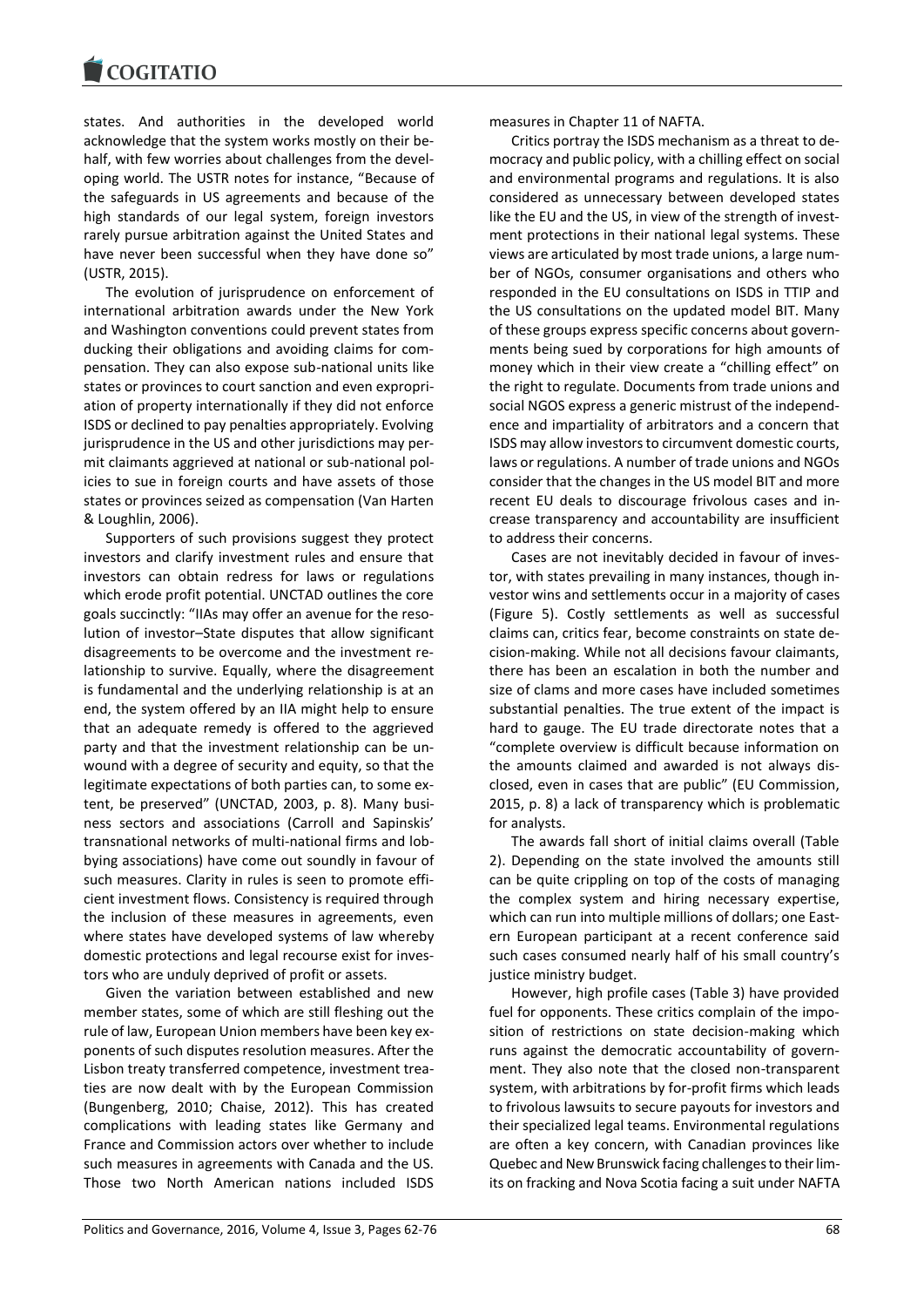COGITATIO



**Figure 5.** Arbitration results to end 2014. Source: http://investmentpolicyhub.unctad.org/ISDS

|                 |  |  |  |  | Table 2. Total claims, awards and settlements in \$1 million. Source: http://investmentpolicyhub.unctad.org/ISDS/ |
|-----------------|--|--|--|--|-------------------------------------------------------------------------------------------------------------------|
| FilterByAmounts |  |  |  |  |                                                                                                                   |

| Amounts \$1m | # of times Sought by<br><b>Claimants</b> | # of Tribunal Awards | # of times reached in<br><b>Settlements</b> |
|--------------|------------------------------------------|----------------------|---------------------------------------------|
| $<$ \$1 m    |                                          | 10                   |                                             |
| $$1-9.9m$    | 37                                       | 33                   |                                             |
| \$10-99.9m   | 148                                      | 42                   | 15                                          |
| \$100-499.9m | 156                                      | 19                   |                                             |
| \$500-999.9m | 50                                       | 3                    |                                             |
| $>$ \$1000 m | 80                                       |                      |                                             |

**Table 3.** Contentious ISDS cases. Source: Adapted from Van Harten, Porterfield and Gallagher (2015)

| <b>Legislative Fields</b>     | <b>Example Cases</b>                               |  |  |
|-------------------------------|----------------------------------------------------|--|--|
| <b>Health Care</b>            | Eli Lilly vs Canada (drug prices)                  |  |  |
|                               | Phillip Morris vs Uruguay (tobacco)                |  |  |
| Environment                   | Chevron vs Ecuador (Amazon protection)             |  |  |
|                               | Vattenfall vs Germany (nuclear energy ban)         |  |  |
|                               | Renco vs Peru (mining permits and wastes)          |  |  |
|                               | Lone Pine Resources vs Canada (fracking ban)       |  |  |
|                               | Windstream Energy vs Canada (green energy)         |  |  |
| Labour Rights                 | Veolia vs Egypt (minimum wage)                     |  |  |
|                               | Laval vs Sweden (contract labour standards)        |  |  |
|                               | Piero Foresti vs South Africa (affirmative action) |  |  |
| <b>Financial Institutions</b> | Abalclat vs Argentine Republic (debt relief)       |  |  |
|                               | Saluka vs Czech Republic (too big to fail)         |  |  |
| <b>Utilities</b>              | Vivendi vs. Argentina (water/wastewater pricing)   |  |  |
|                               | LG&E International. v. Argentina (energy pricing)  |  |  |

for rejecting permission for a quarry. European states have also begun to face such challenges, with Sweden fighting the Laval case respecting provision of contract workers at below national labour standards and Germany challenged in the Vattenfall case for its post-Fukushima move away from nuclear power. For Europe, being on the receiving end of such actions as could happen more frequently with TTIP is novel, since EU member states were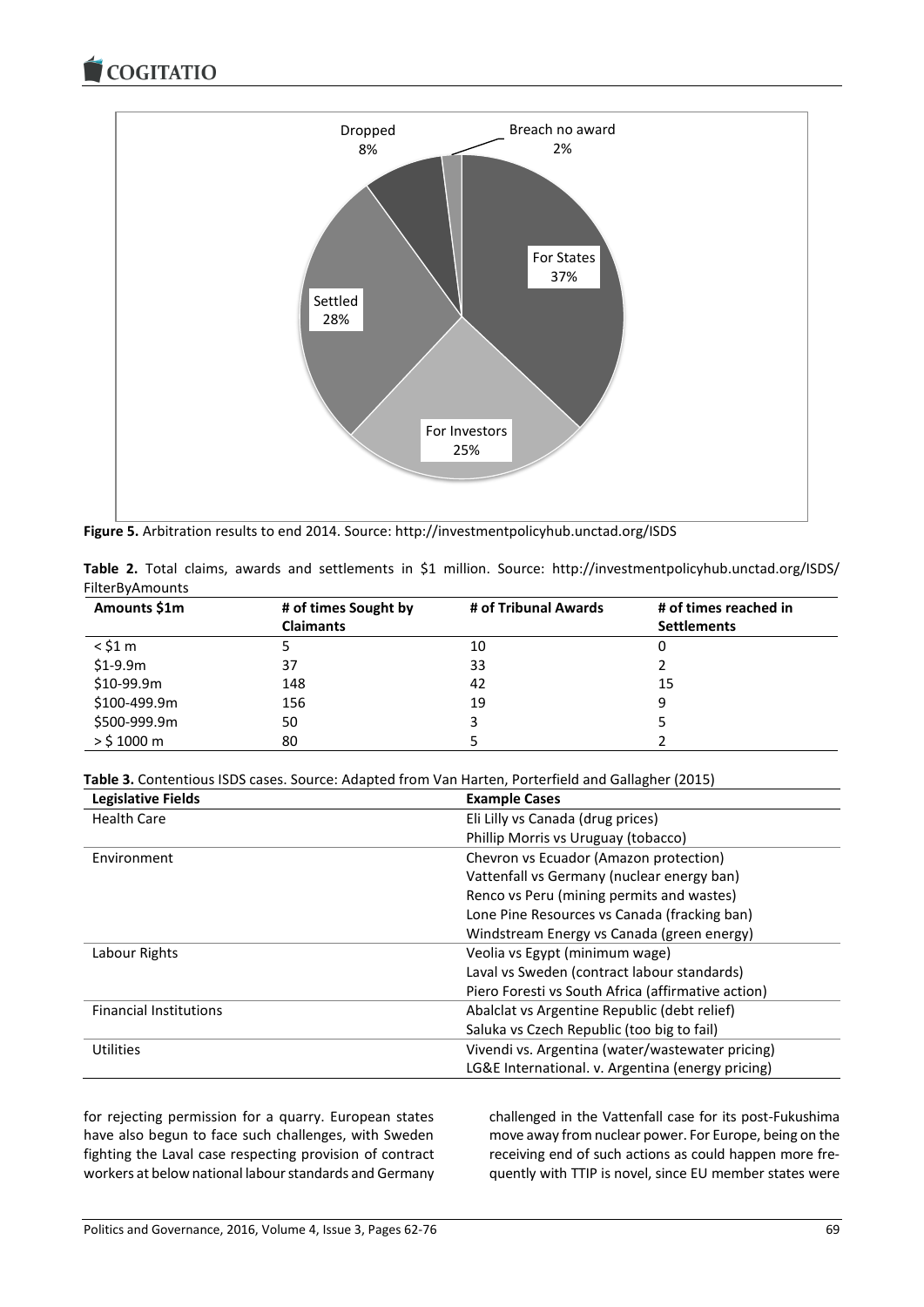the principle architects of and users of ISDS over the years in a plethora of bilateral investment deals.

There is some evidence that "the high costs of ISDS or the threat of such costs can have a dissuasive effect on states and that investors can use the spectre of highcost ISDS litigation to bring a recalcitrant state to the negotiating table for purposes of achieving a settlement of the dispute" though similar disincentives can also force investors to abandon or settle a claim (OECD, 2012, p. 9). According to UNCTAD, with "its expansive, and sometimes contradictory, interpretations, the arbitral process has created a new learning environment….Issues of transparency, predictability and policy space have come to the forefront of the debate as has the objective of ensuring coherence between IIAs and other areas of public policy, including policies addressing global challenges, such as the protection of the environment (climate change) and public health and safety" (UNCTAD, 2014, p. 4).

#### **5. Implications of ISDS Systems for Global Governance**

Investment treaties—coupled with equally powerful agreements on trade in goods and services, intellectual property, regulatory convergence etc.—have transformed the nature of international governance and its impact on the state in a globalized era. "To an unusual extent trading states have delegated to impartial third parties the authority to review and issue binding rulings on alleged treaty violations, at times based on complaints filed by nonstate or supranational actors" (Smith, 2000, p. 137). Investment disputes provide an important instance of this state delegation. McBride remarked on how Chapter 11 in NAFTA illustrated this process whereby "states have sanctioned a significant transfer of authority from public to private control. Essentially, a portion of national sovereignty is surrendered, not just to international entities, but to private ones" (McBride, 2006, p. 755).

Defenders of the system correctly note that under democratic constitutional principles, states have rights to enter into binding agreements to protect the rights of private partners, so nothing about the measures is a departure from constitutional principles (despite critical references to the MAI or ISDS system as a "coup d'etat"). Nevertheless, it does reflect a fundamental choice to empower some rights holders, including foreign investors, above others, and thereby to either constrain policy or impose costs on states which decide not to respect investor rights or to pursue policies (regulations, nationalizations, local preferences) which challenge, limit or remove those rights. Additionally, while the systems cannot force countries to adjust laws, they can make jurisdictions wary, change policies by anticipation or adjustment if costs are considered too high (developing countries or have not provinces or states for instance may have to think twice about absorbing such costs). And the privatized arbitration system, run by international lawyers who also work for claimant corporations or investors in other roles, has also been questioned.

As Figure 6 indicates, there has been a steady uptake in the number of claims by investors and the resolution of these claims. To some extent this can be accounted for by the increase in FDI and the increase in the number of BITs. This represents however, an increased willingness to defer to international institutions and legal norms at the expense of local particularism and democratic input. As such, it is a powerful new form of transnational governance regime which increasingly affects many nations. As the Stockholm Chamber of Commerce suggests "The increasing number of ISDS cases may be described as an increase of trust and reliance on international law in general, and to international arbitration specifically, both by investors and States" (SCC 2015).



**Figure 6.** Increased ISDS activity. Source: http://investmentpolicyhub.unctad.org/ISDS/FilterByYear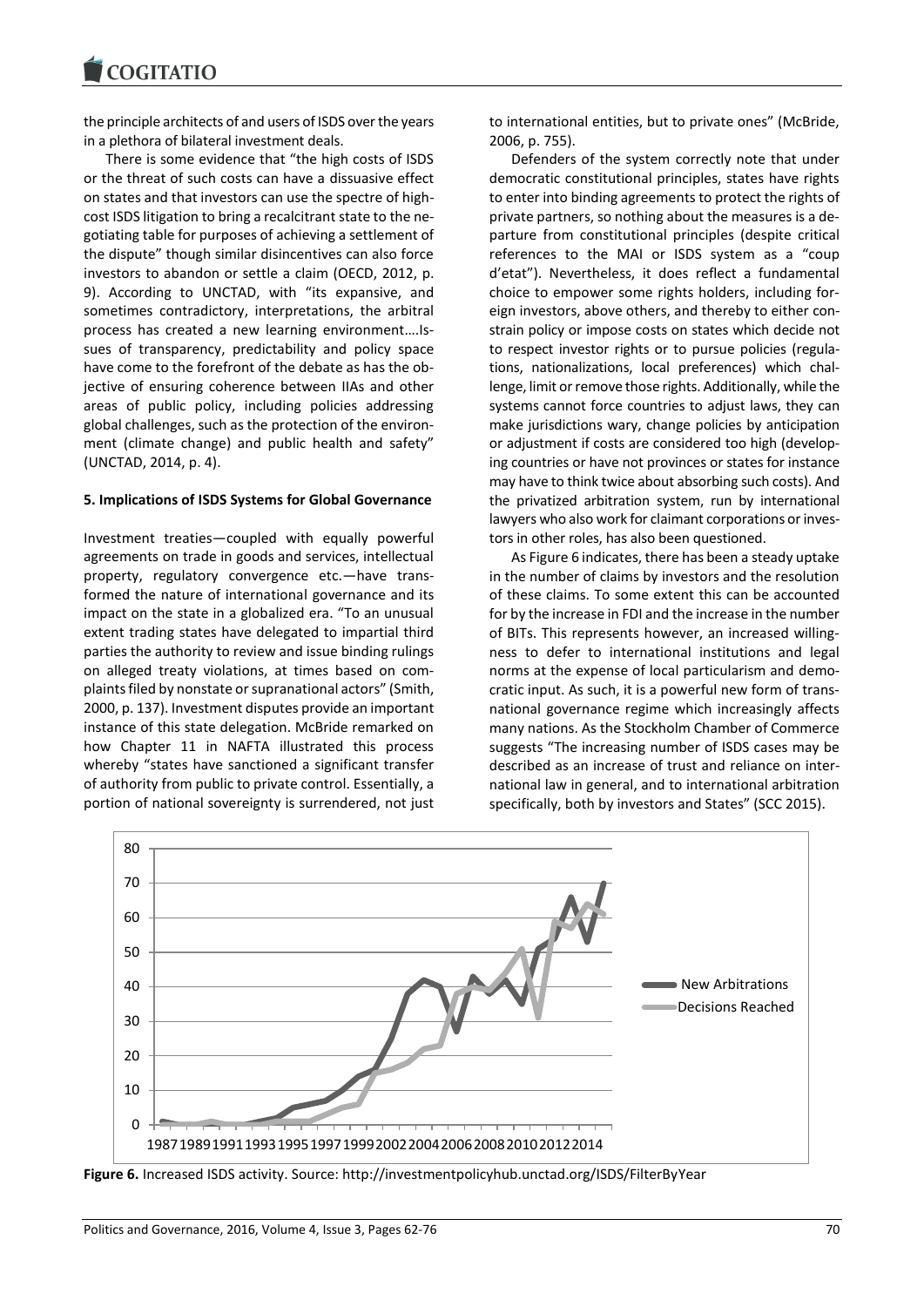There has been recognition for several years among legal scholars of the profound changes implied by this transnational system, which Foster (2015) terms the emergence of "internationalized public law". In particular, the notion of sovereignty as traditionally associated with state authority is being altered. Instead of sovereign–sovereign relations, these deals substitute individual–sovereign relations in ways which empower private parties, especially investors. "The BIT…creates a public international law instrument that endows the individual foreign investor with direct international standing" (Kaushal, 2009, pp. 498-499). And the awards, made by private sector arbiters (often law firms that do work in other circumstances for the plaintiff corporations) are transnationally enforceable under UN conventions on enforcement of arbitral awards. While in the early years, the provisions were used infrequently, the number of known disputes cases has accelerated from 19 in 1997, to 300 by 2007, and some 514 by the end of 2012. Hence what was once a rarity has become much more common. And the spread of claims across a wide range of policy areas (Table 4) has significant implications for government regulatory and policy autonomy and accountability to the electorate.

Bilateral and regional ISDS provisions have broken down the boundaries between international and national and arguably enhanced the rights of private actors at the expense of public governance. For critics, the transnational plutocracy of investors have obtained rights superior to domestic investors and citizens. There is increased pluralism among capital exporting states, though the dominance of the US, Europe, Japan and emergent states remains significant; developing states remain mostly takers of such arrangements despite evidence that the flow of investment is not substantially augmented by such deals—many states are bargaining away sovereignty for very limited returns.

Supporters deny that ISDS provisions can be used to challenge government policies, declaring that "critics exaggerate the notion that investors 'sue to overturn regulations'; BITs explicitly limit awards to monetary damages" (Miller & Hicks, 2015, p. v). Yet the scale of some awards relative to the size of smaller governments' budgets makes them punitive to the point that regulations could be altered or perhaps not introduced in the first place. Some companies have been accused of

buying firms in jurisdictions in order to use the provisions of investment treaties, and high legal fees encourage expensive drawn out deliberations (The Economist, 2014). Investors certainly understand the potential for dissuasion beyond the actual punitive level of awards as the threat of arbitration can pressure states to fulfil treaty obligations on FDI as states try to avoid even the prospect of a claim to preserve their reputation as a safe haven for investors (Olivet & Eberhardt, 2012).

#### **6. Emerging Resistance and Potential Reform**

As Held suggests the global governance complex in this field contains non-governmental actors other than corporate or plutocratic ones such as unions, social and human rights groups which have exerted pressure on states to alter or opt out of the investor arbitration system. Fabry and Garbasso (2015) note that the increase in ISDS measures and claims have generated fears for their impact on sovereignty which has led some states to withdraw from existing agreements or forgo proposed new pacts. The political and economic costs appear in some cases to outweigh the perceived benefits of participation in ISDS provisions. Several states which historically have supported ISDS measures in their dealings with weaker states have emerged as critics. Significant emerging states, notably India and South Africa, have opted out of ISDS measures in bilateral deals and contributed to the defeat of the MAI. Australia's centreleft Gillard government also rejected inclusion of additional ISDS provisions from 2011 (Tienhaara & Ranald, 2011) though this has since been reversed by the more conservative Liberal-National regime which signed the TPP.

Most notably, European actors have suggested that inclusion of ISDS in CETA and TTIP might not prove viable. Having pioneered the technique in dealings with developing states, European countries now are concerned about potential losses from American firms use of the investor-state disputes process and attendant penalties. European discontent has induced a change in the EU negotiating position on TTIP and a renegotiation of portions of CETA to adjust the ISDS provisions; some of these changes appear to move beyond the cosmetic to substantive proposals for a more autonomous bilateral (and eventually multinational) investment court, freed

| Table 4. Leading claims by economic sector. Source: http://investmentpolicyhub.unctad.org/ISDS/FilterByEconomicSector |  |  |
|-----------------------------------------------------------------------------------------------------------------------|--|--|
|-----------------------------------------------------------------------------------------------------------------------|--|--|

| <b>Primary resources</b>   | Secondary manufacturing | <b>Tertiary services</b>      |
|----------------------------|-------------------------|-------------------------------|
| Petroleum and gas (57)     | Food Products (25)      | Electric, Gas, AC (139)       |
| Metal Mining (32)          | Chemicals (14)          | Financial /Insurance (64)     |
| Other mining/quarries (14) | Base Metals (12)        | Construction/engineering (63) |
| Crop and Animal (14)       | Nonmetal minerals (12)  | Telecommunications/IT (47)    |
| Forestry/logging (8)       | Pharmaceuticals (8)     | Water supply/waste (45)       |
| Coal mining (6)            | Beverages (4)           | Transport/Storage (39)        |
| Mining Support (4)         | Tobacco (4)             | Wholesale/Retail (16)         |
| Fisheries/aquaculture (4)  | Textiles (4)            | Accommodation/Food (9)        |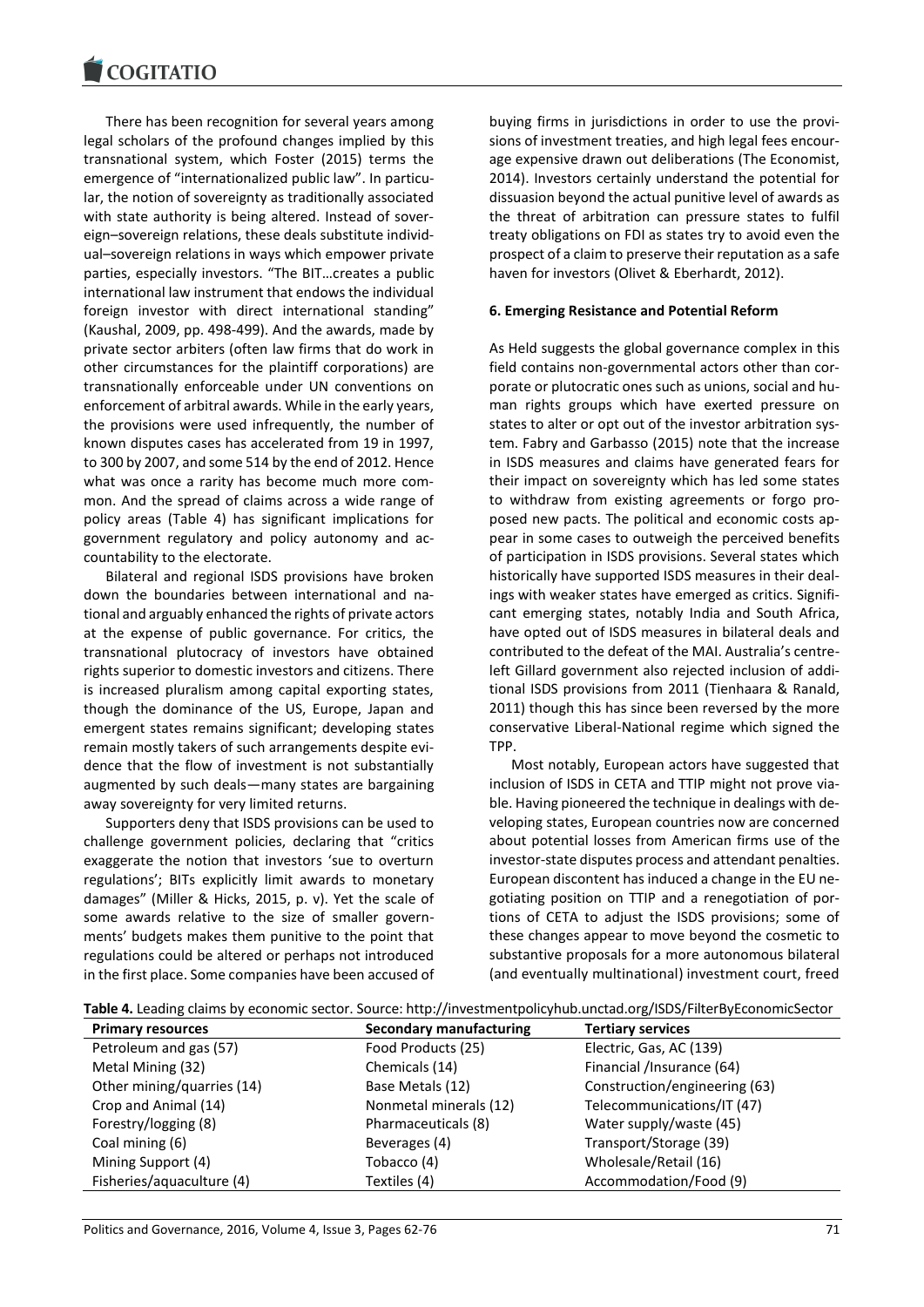from the corporate dominance of existing arbitration arrangements. How seriously this is intended and whether it becomes a "red line" for ISDS negotiations going forward remains to be seen (Van Harten, 2015).

Concern is also evident in the United States, despite its insistence on its bilateral investment treaty model in all negotiations. Alarmed by growing arbitral boldness and breadth under measures like NAFTA Chapter 11, the USTR tweaked investment treaties to decrease the constraint on policy options. They "have stepped into line with the developing countries that have sought greater tribunal deference to sovereign regulatory decisions" (Kaushal, 2009, p. 495). This has affected the US Model BIT from 2004 onwards as new deals included guarantees for greater precision on covered investments and standards of treatment, more transparency, third party intervention and guarantees for financial, labour, environment health and safety regulations. But this did not remove the private arbitration system, and the Americans included similar disputes resolution measures in new mega treaties like TPP and TTIP. Critics like Senator Elizabeth Warren warn that ISDS provisions in such deals could tilt the political and economic playing field even further towards large corporate players (Jacobs, 2015). Even some prominent promoters of freer trade have come to see ISDS as an impediment to some transnational agreements, notably the TTIP with Europe (Ikenson, 2014).

Simple measures like enshrining requirements for transparency and third party interventions have been suggested to address the biases and secrecy of processes like those under NAFTA Chapter 11 (Van Duzer, 2007). The European Commission introduced such changes to its ISDS treaties. These would ensure that public interest legislation and regulations should take precedence, and "guidance" to the arbitrators to ensure that companies are not compensated "just because their profits have been reduced through the effects of regulations enacted for a public policy objective". The original CETA draft included a clearer definition of "fair and equitable treatment" to prevent "manifest arbitrariness, abusive treatment (coercion, duress or harassment), or failure to respect the fundamental principles of due process". It also included measures to dissuade frivolous claims, including a stipulation that the losing party should bear all litigation costs; measures to promote transparency of international tribunals including public access to documents; a code of conduct for arbitrators; and safeguards to reduce erroneous rulings including opportunities for the home country of the states to make interventions in the process (EU Commission, 2013).

Under domestic pressure from critics who worried about the ISDS provisions in TTIP, the EU held a consultative process and added amendments, including creation of a permanent bilateral investment court with judges appointed by the two parties with neutral appointees from a third party (EU Commission, 2015). The

Canadian Liberal government agreed to CETA amendments along these lines, but the US has balked at anything outside its model BIT and insists on the use of private arbitrators as in NAFTA and the recently drafted TPP. After an exhaustive review of the US "model bilateral investment treaty" with numerous inputs from critics and supporters, the 2012 model BIT only contained slight revisions of the 2004 version. Most importantly, the disputes resolution model was left intact, and this has continued through subsequent negotiations including the TPP (Di Rosa, 2012). Policy analysts suggest the EU proposal is not really a court and does not differ from the arbitration model which is the source of the constraint on sovereignty and democratic governance (Butler, 2016).

UNCTAD has lead efforts to revise ISDS provisions to address many of the concerns raised by critics, including increasing transparency and guaranteeing a legitimate right to regulate. Reforms would promote alternative disputes resolution, provide legal assistance to developing states, limit those investors and claims subject to arbitration, introduce appeals procedures and third party participation and eventually create a transnational investment court system to address concerns respecting the closed and costly nature of the private arbitration system (UNCTAD 2013). Recent agreements have featured adjustments to assuage concerns about impositions on sovereignty; these include "a wide range of exceptions, interpretations and detailed provisions designed to protect the exercise of authority by contracting governments, with the aim of protecting public policies regulating commercial transactions, consumer protection, environmental and health standards and the protection of human rights" (de Mestral, 2015, p. 2).

But critics remain unconvinced, suggesting that the right of investors to sue states for losses of investment values could have a detrimental effect on environment, worker rights, and regulatory flexibility. They oppose the creation of arbitral councils which would sit in judgement above and apart from governments. Legal analysts suggest that the phrasing in the CETA texts for instance, which guarantees a right to regulate subject to provisions of the agreement, does not ensure that a disputes process won't be used to overturn regulations enacted by a democratically elected government.

"The legal analysis of this approach is extremely clear and simple: it does nothing to establish or enhance a right to regulate. Rather, it does the exact opposite: it makes it clear that the right to regulate is fully subject to the Agreement. All exercises of the right to regulate, at both the federal and provincial levels, must conform to the agreement. Contrary to what is often implied by referring to a 'right to regulate' provision, this approach in fact prioritizes conformity with treaty obligations over the right to regulate." (Bernasconi-Osterwalderm & Mann, 2014, p. 2)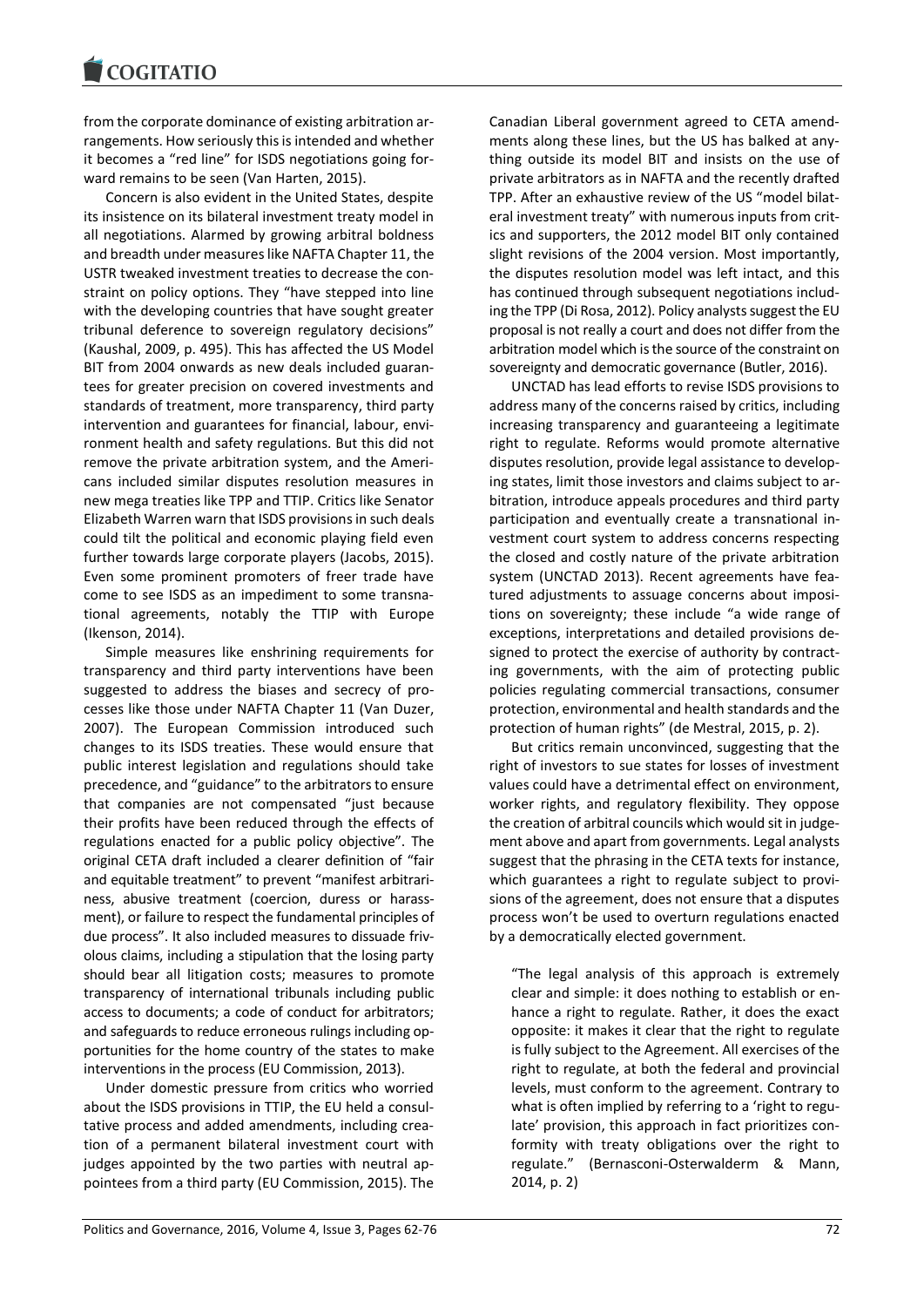For critics, this makes clear that the treaty obligations would make a "right to regulate" meaningless. Treaty provisions would take precedence over regulatory independence at the national as well as subnational levels, with ongoing implications for the balance of powers between levels of government. As to the final proposed compromise, social and union groups unequivocally see it as inadequate: "this cosmetic exercise will resolve none of the fundamental concerns about granting special privileges for foreign investors, undermining national laws and bypassing domestic courts" (EPSU, 2015).

Furthermore, states have not made strong use of provisions to influence the system and certainly exit from such treaties may be prohibitively costly for most states; and treaty provisions in many cases allow for extended application for a decade or more past termination (Gordon & Pohl, 2015). Hence the system stays in place across changes in governments and as with Australia (Thurbon, 2015, p. 466) withdrawal from ISDS provisions isn't sustained over time. While more claims are settled in favour of states, when taken together with settlements, investors may well succeed in more instances, though the secrecy respecting awards and settlements makes a clear determination impossible.

Investors certainly acknowledge that the new transnational rules can thwart state efforts to escape penalties. Investors speak positively about using arbitration not only to redress losses but to provide another means to bolster investment value and offset risks. Legal observers in the arbitration community certainly regard the arbitration regime as effective, especially as the Washington and New York Convention arbitration rules are now enforced by courts in investment exporting states. This system ensures that countries, despite efforts, cannot escape their obligation to pay awarded damages (Olivet & Eberhardt, 2012). While supporters are correct that ISDS by itself cannot impose policy requirements on states, some concede that there will be real constraints on policy choices. "It is true to the extent that ISDS clauses might indirectly influence governments when considering law changes that might affect foreign investors. Governments will need to consider the equitable treatment of investors from countries with whom they have ISDS arrangements—essentially ISDS points out the potential financial consequences of introducing laws that are clearly discriminatory and unfair" (Export New Zealand, 2015).

#### **7. Conclusion: Plutocratic Transnational Governance**

Hence the investor state disputes settlement system has become something more than an external constraint on the competition state. It has morphed instead into a forceful transnational system, a global governance complex implemented at the behest of international investors who are its primary beneficiaries. While states have

the prerogative to sign binding international commitments in such areas, addition of investor states arbitration mechanisms permits private parties to challenge a wide range of domestic policy decisions in ways which may challenge sovereignty and democratic accountability. David Schneiderman (2008) suggests the ISDS regime has produced a form of transnational constitutionalism which limits states and diminishes the scope for democratic policy making. It has at least altered the environment for policy making as states anticipate and adjust to avoid costly penalties. Proposals for reform may potentially correct some of the imbalances if they increase transparency, limit frivolous claims, and seriously protect a right to regulate. So far analysts are divided on the potential. And the US unwillingness to move significantly from its model BIT towards the EU proposal for a transnational investment court to replace ad hoc private arbitration leaves some doubt. Certainly the provisions in the recently concluded TPP seem primarily similar to those in the US model BIT, in NAFTA and previous US treaties which are restrictive of state policy.

The system is also only one of a range of transnational innovations undertaken over the past 30 plus years, including those in intellectual property protection, regulation harmonization, trade in goods and services, etc. which have created a multifaceted transnational system, a web from which states can scarcely extricate themselves. The investment arbitration system reflects the emergence of a multifaceted "global governance complex" driven primarily by the interests of a transnational pluralistic plutocracy of global firms and lobbyists, (countered only partially by transnational civil society actors), which renders liberal democratic accountability increasingly elusive or even chimerical and augments the power of the wealthy in domestic politics. As Stephen Clarkson points out, for small states at least, this new global governance paradigm via investment and other regimes creates a democratic deficit as governments lose the ability to respond to citizens' wishes (Clarkson, 2003, pp. 152, 162). Liberal democracies may become "pluralistic plutocracies" where electoral competition becomes less meaningful in economic and related realms—a form of "post-democracy" which helps explain the narrowing of meaningful political choice in many though not all policy areas.

This essay has focussed on the ISDS system, which may impose new limits on states. Other agreements in areas like intellectual property require states to reign in citizens also on behalf of the transnational plutocratic interests which warrant further analysis in future studies. This is an example of the "paradox of the competition state". Far from eroding states, many measures on security, intellectual property and other new economy themes force states to coerce their population to conform to transnational norms, reduce competition and choice for consumers, and restrain individual liberties via intrusive, punitive enforcement mechanisms. The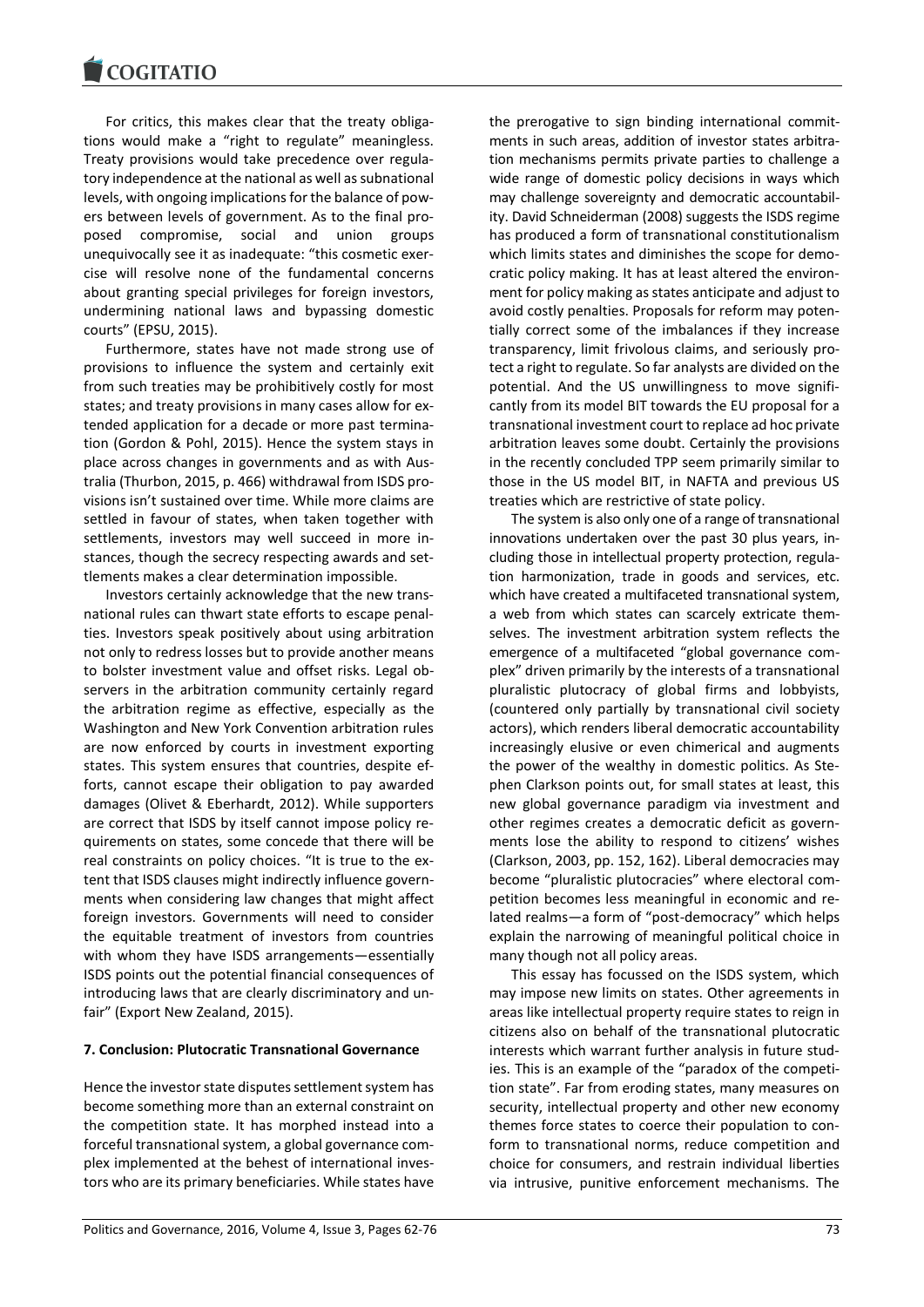implications for theories of the democratic state remain to be investigated across the plethora of multinational, regional, and bilateral investment, trade and services agreements which are transforming global governance.

# **Conflict of Interests**

The author declares no conflict of interests.

# **References**

- Åslund, A. (2013). The world needs a multilateral investment agreement. *Peterson Institute for International Economics Policy Brief* (PB 13-01). Washington, DC: Peterson Institute.
- Bernasconi-Osterwalderm, N., & Mann, H. (2014). *A response to the European Commission's December 2013 document "Investment provisions in the EU–Canada Free Trade Agreement (CETA)"*. Winnipeg, Canada: The International Institute for Sustainable Development. Retrieved from http://www.iisd.org/pdf/20 14/reponse\_eu\_ceta.pdf
- Bungenberg, M. (2010). Going global? The EU common commercial policy after Lisbon. In C. Hermann & J. P. Terhechte (Eds.), *European yearbook of international economic law* (pp. 123-151). Berlin: Springer.
- Butler, N. (2016). The EU investment court proposal in TTIP: ISDS 2.0. *Policy Briefing*. Manchester, UK: University of Manchester. Retrieved from http://documents.manchester.ac.uk/display.aspx?DocID=2867
- Carroll, W. K., & Sapinski, J. P. (2010). The global corporate elite and the transnational policy-planning network, 1996–2006. A structural analysis. *International Sociology*, *25*(4), 501-538.
- Cerny, P. (1997). Paradoxes of the competition state: the dynamics of political globalization. *Government and Opposition, 32*(2), 251-274.
- Cerny, P., Menz, G., & Soederberg, S. (2005). Different roads to globalization: Neoliberalism, the competition state, and politics in a more open world. In P. Cerny, G. Menz and S. Soederberg (Eds.), *Internalizing Globalization* (pp. 1-30). New York, NY: Palgrave Macmillan.
- Chaisse, J. (2012). Promises and pitfalls of the European Union policy on foreign investment—How will the new EU competence on FDI affect the emerging global regime? *Journal of International Economic Law*, *15*(1), 51-84.
- Clarkson, S. (2003). Locked in? Canada's external constitution under global trade governance. *American Review of Canadian Studies*, *33*(2), 145-172.
- Crouch, C. (2000). *Coping with post-democracy.* London: Fabian Society.
- de Mestral, A. (2015). Investor state arbitration between developed countries. *Investor–state Arbitration Series 1*. Waterloo: Centre for International Governance Innovation.
- Di Rosa, P. (2012). The new 2012 U.S. model BIT: Staying the course. *Kluwer Arbitration Blog*. Retrieved from http://kluwerarbitrationblog.com/2012/06/01/thenew-2012-u-s-model-bit-staying-the-course
- European Commission (DG Trade). (2013). *Fact sheet: Investment protection and investor-to-state dispute settlement in EU agreements*. Retrieved from http:// trade.ec.europa.eu/doclib/docs/2013/november/ tradoc\_151916.pdf
- European Commission (DG Trade). (2015). *Commission draft text TTIP—Investment transatlantic trade and investment partnership trade in services, investment and e-commerce chapter II—Investment.* Retrieved from http://trade.ec.europa.eu/doclib/docs/2015/se ptember/tradoc\_153807.pdf
- European Federation of Public Service Unions (EPSU) (2015). *EPSU update on the Comprehensive Economic and Trade Agreement (CETA), Transatlantic Trade and Investment Partnership (TTIP), the Trade in Services Agreement (TiSA).* Retrieved from http://www.epsu. org/sites/default/files/article/files/Trade\_Update\_Se ptember\_2015.pdf
- Export New Zealand. (2015). *ISDS and sovereignty*. Wellington: Export New Zealand. Retrieved from http:// www.businessnz.org.nz/\_\_data/assets/pdf\_file/0009 /109179/ISDS-and-Sovereignty.pdf
- Fabry, E., & Garbasso, G. (2015). *"ISDS" in the TTIP: The devil is in the details*. (Policy Paper No. 122). Paris: Jacques Delors Institute. Retrieved from http:// www.institutdelors.eu/media/ttipisds-fabrygarbasso -nejdi-jan15.pdf?pdf=ok
- Foster, C. (2015). A new stratosphere? Investment treaty arbitration as "internationalized" public law. *The International and Comparative Law Quarterly*, *64*(2), 461-485.
- Gathii, J. T. (2011). The neoliberal turn in regional trade agreements. *Washington Law Review*, *86*(3), 42-474.
- Gordon, K., & Pohl, J. (2015). *Investment treaties over time—Treaty practice and interpretation in a changing world*. OECD (Working Papers on International Investment 2014/2). Paris: OECD. Retrieved from http://www.oecd.org/investment/investment-policy/WP-2015-02.pdf
- Hall, S. (2011). Educational ties, social capital and the translocal (re)production of MBA alumni networks. *Global Networks*, *11*(1), 118-138.
- Held, D. (2004). Democratic accountability and political effectiveness from a cosmopolitan perspective. *Government and Opposition*, *39*(2), 364-391.
- Held, D. (2010). *Cosmopolitanism: Ideals and realities*. Cambridge, UK: Polity.
- Ikenson, D. J. (2014). *A compromise to advance the trade agenda: Purge negotiations of investor-state dispute settlement*. Washington: CATO Institute.
- Jacobs, B. L. (2015). A perplexing paradox: "De-statification" of "investor-state" dispute settlement? *Emory International Law Review*, *30*(1), 17-49. Retrieved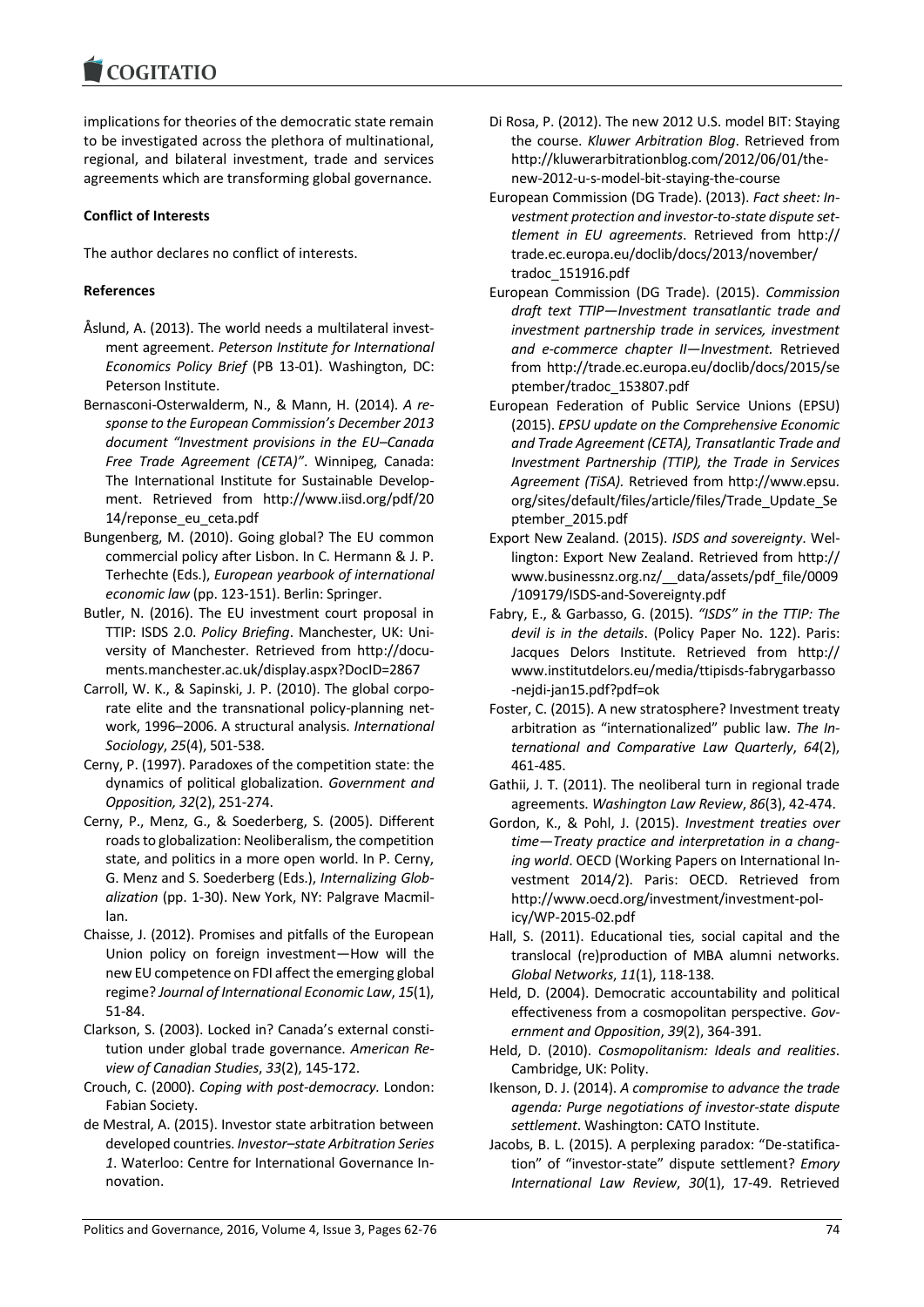from http://law.emory.edu/eilr/content/volume-30/ issue-1/articles/perplexing-paradox-de-statificationinvestor-state-dispute.html

- Kaushal, A. (2009). Revisiting history: How the past matters for the present backlash against the foreign investment regime. *Harvard International Law Journal*, *50*(2), 491-534.
- McBride, S. (2006). Reconfiguring sovereignty: NAFTA chapter 11 dispute settlement procedures and the issue of public-private authority. *Canadian Journal of Political Science*, *39*(4), 755-775.
- Miller, S. & Hicks, G. (2015). *Investor–state dispute settlement: A reality check.* (Report of the CSIS Scholl Chair in International Business Centre for Strategic and International Studies). New York: Roman and Littlefield. Retrieved from http://csis.org/files/publication/150 116 Miller InvestorStateDispute Web.pdf
- Olivet, C., & Eberhardt, P. (2012). Profiting from injustice: How law firms, arbitrators and financiers are fuelling an investment arbitration boom. *Transnational Institute.* Retrieved from https://www.tni.org/en/briefing/profiting-injustice
- Organization for Economic Cooperation and Development (OECD). (2012). *Government perspectives on investor–state dispute settlement: A progress report. Freedom of investment roundtable*. Retrieved from www.oecd.org/daf/inv/investment-policy/ISDSprogressreport.pdf
- Peterson L. E. (2004). *Bilateral investment treaties and development policy-making*. Winnipeg, Canada: International Institute for Sustainable Development. Retrieved from http://www.iisd.org/pdf/2004/trade \_bits.pdf
- Schneiderman, D. (2008). *Constitutionalizing economic globalization: Investment rules and democracy's promise.* Cambridge, UK: Cambridge University Press.
- Smith, J. M. (2000). The politics of dispute settlement design: Explaining legalism in regional trade pacts. *International Organization*, *54*(1), 137-180.
- Stockholm Chamber of Commerce (SCC). (2015). What caused the rise of ISDS claims? *ISDS Blog*. Retrieved from: http://isdsblog.com/2015/01/30/what-causedthe-rise-of-isds-claims/#sthash.w5LpwGsL.dpuf
- Stumberg, R. (1998). Sovereignty by subtraction: The multilateral agreement on investment. *Cornell International Law Journal*, *31*(3), 492-598.
- The Economist (2014). The arbitration game. *The Economist* Retrieved from http://www.economist.com/ne ws/finance-and-economics/21623756-governmentsare-souring-treaties-protect-foreign-investors-arbitration
- Thurbon, E. (2015). 10 years after the Australia–US free trade agreement: Where to for Australia's trade policy? *Australian Journal of International Affairs*, *69*(5), 463-467.
- Tienhaara, K. (2011). Regulatory chill and the threat of arbitration: A view from political science. In C. Brown &

K. Miles (Eds*.*), *Evolution in investment treaty law and arbitration.* Cambridge, UK: Cambridge University Press.

- Tienhaara, K., & Ranald, P. (2011). Australia's rejection of investor-state dispute settlement: Four potential contributing factors. *Investment Treaty News.* Retrieved from http://www.iisd.org/itn/2011/07/12/australiasrejection-of-investor-state-dispute-settlement-fourpotential-contributing-factors/
- United Nations Conference on Trade and Development (UNCTAD). (2000). *Bilateral investment treaties 1959– 1999*. Geneva: UNCTAD. Retrieved from http://un ctad.org/en/Docs/poiteiiad2.en.pdf
- United Nations Conference on Trade and Development. (2006). *The entry into force of bilateral investment treaties (BITs)*. Geneva: UNCTAD. Retrieved from http://unctad.org/en/Docs/webiteiia20069\_en.pdf
- United Nations Conference on Trade and Development. (2013). *Reform of investor-state dispute settlement: In search of a roadmap*. Geneva: UNCTAD. Retrieved from http://unctad.org/en/PublicationsLibrary/webdiaepcb2013d4\_en.pdf
- United Nations Conference on Trade and Development. (2014). *Investor–state dispute settlement*. Geneva: UNCTAD. Retrieved from http://unctad.org/en/PublicationsLibrary/diaeia2013d2\_en.pdf
- United Nations Conference on Trade and Development. (2015). Investment-states disputes settlement: a review of developments in 2014. Geneva: UNCTAD Retrieved from http://investmentpolicyhub.unctad.org/ Upload/Documents/UNCTAD\_WEB\_DIAE\_PCB\_2015 \_%202%20IIA%20ISSUES%20NOTES%2013MAY%20. pdf
- United States Trade Representative (USTR). (2015). *Investor–state dispute settlement (ISDS)*. Washington, DC: USTR. Retrieved from https://ustr.gov/about-us/policy-offices/press-office/fact-sheets/2015/march/investor-state-dispute-settlement-isds
- Van Duzer, J. A. (2007). Enhancing the procedural legitimacy of investor-state arbitration through transparency and amicus curiae participation. *McGill Law Journal*, *52*(4), 681-723.
- Van Harten, G. (2015). A parade of reforms: The European Commission's latest proposal for ISDS. *Osgoode Legal Studies Research Paper*(No. 21/2015). Retrieved from SSRN http://dx.doi.org/10.2139/ssrn.2603077
- Van Harten, G., & Loughlin, M. (2006). Investment treaty arbitration as a species of global administrative law. *European Journal of International Law*, *17*(1), 121-150.
- Van Harten, G., Porterfield, M., &. Gallagher, K. P. (2015). Investment provisions in trade and investment treaties: The need for reform. *Global Economic Governance Initiative Policy Brief*. Retrieved from http:// www.bu.edu/pardeeschool/files/2014/12/Investor-State-Disputes-Policy-Brief.pdf
- Vandevelde, K. J. (2005). A brief history of international investment agreements. *Journal of International Law*